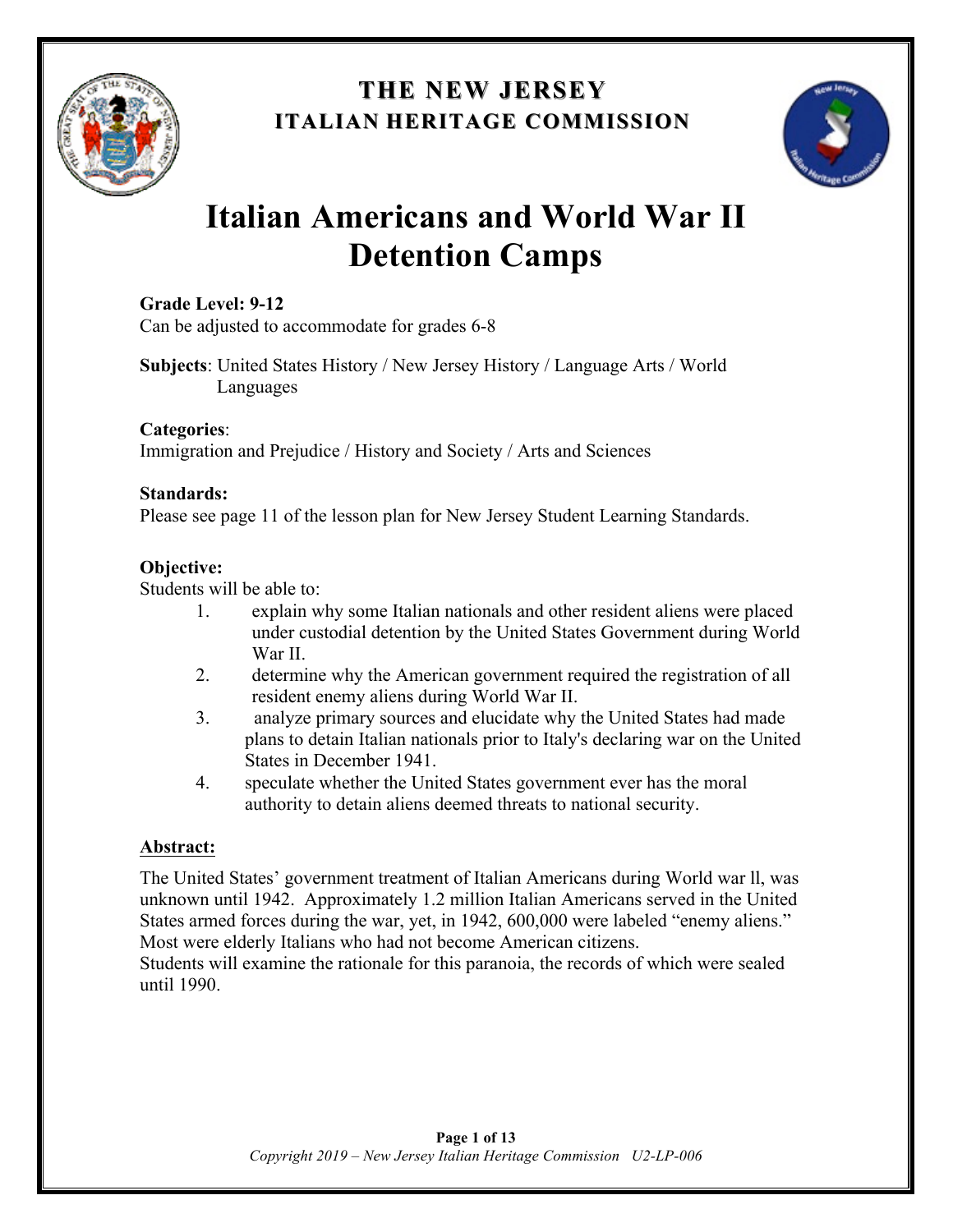| <b>Key Terms:</b> |        |                                                                                                   |
|-------------------|--------|---------------------------------------------------------------------------------------------------|
| Enemy Alien       |        | A foreign national of an enemy country.                                                           |
| Espionage         | French | The act or practice of spying or of using spies to<br>obtain secret information, as about another |
|                   |        | government or a business competitor.                                                              |
| Fifth Column      |        | A subversive group that supports the enemy and                                                    |
|                   |        | engages in espionage or sabotage; an enemy in your<br>midst.                                      |
| (a) National      |        | A citizen of a particular nation.                                                                 |
| Nationalist       |        | Devotion to the interests or culture of one's nation.                                             |
| Sabotage          | French | Treacherous action to defeat or hinder a cause or an<br>endeavor; deliberate inimical subversion. |
| Subversive        |        | In opposition to a civil authority or government.                                                 |

#### **Background:**

Prior to the First World War, President Woodrow Wilson had to face strong opposition to American entrance into the War from German immigrants, along with immigrants from other nations such as Ireland. The Germans did not want to go to war against their ancestral homeland. Likewise, many Irish did not want to see the United States allied with the British Empire, an Empire that had maintained complete domination of their island homeland for generations. Once Wilson had Congress declare war on Germany, the government began to round up persons of German extraction whom they suspected of disloyalty. They also arrested many Irish nationalists who were actively hostile to Britain, along with Americans who publicly disapproved of America's involvement in the war.

Twenty-two years later, the Franklin Roosevelt administration faced a similar situation. Germany had invaded Poland, and the Allied Powers of Britain and France declared war on Germany and their Axis ally, Italy. At the time, there were large Italian and German populations in the United States, and Roosevelt believed that the United States would shortly be drawn into the war on the side of the Allied Powers.

Within less than a month of Britain's declaration of war on Germany, President Roosevelt ordered the FBI to compile lists of aliens and citizens "on whom there is information available to indicate that their presence at liberty in this country in time of war or national emergency would be dangerous to the public peace and the safety of the United States."

Upon mutual declarations of war between the United States and Italy, those non-citizen Italians (in addition to Germans and Japanese nationals) living in the United States become legally classified as enemy aliens. In 1941, U.S. military authorities were concerned with the threat of *fifth column* (sabotage, espionage, subversion) operations that could be carried out by Italian, German, and Japanese nationals. Enemy aliens, as well as Italian Americans, German Americans and Japanese Americans suspected of being sympathetic to the Axis cause or suspected of subversive activities, were placed in internment camps or held in detention centers.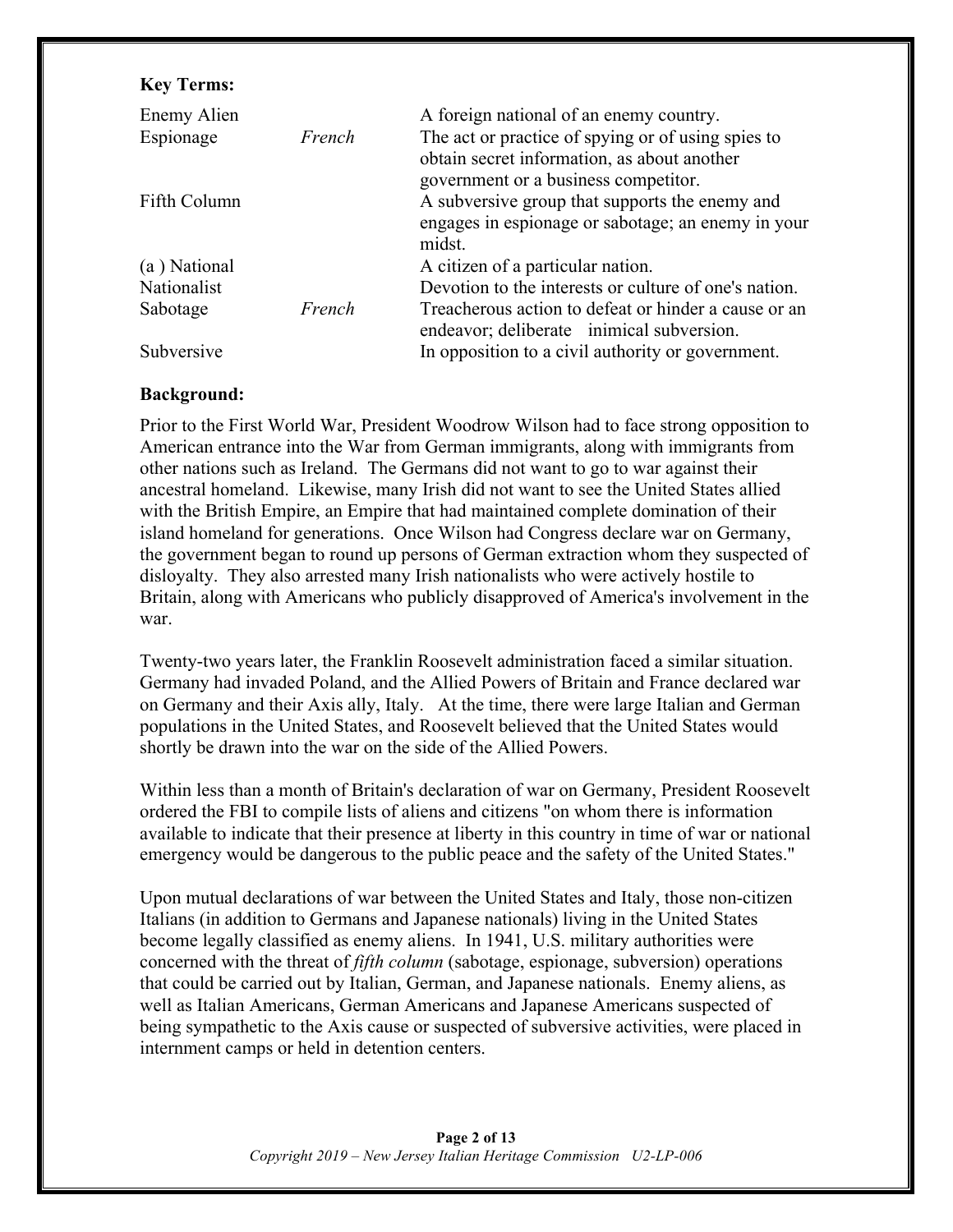#### **Procedures:**

1.Have students read: WW2 Internment in the United States http://www.foitimes.com/internment/chrono.html

2.Once they read the article, have students answer the following questions:

- I. Why did J. Edgar Hoover want a list of citizens and aliens whom might be dangerous to the public peace and safety of the United States government?
	- *A. The FBI had been ordered to compile a list of possible threats to the United States government coming from Italian and German nationals, once Germany had invaded Poland and Britain had declared war on Germany.*
- II. Why did Franklin Roosevelt ask the FBI to make plans to detain citizens and place them under custodial detention?
	- *A. Roosevelt wanted to be sure that all Italians and other Axis nationals would not create a "fifth column" of Axis loyalists in American cities.*
- III. Where did the government decide to house detainees from New Jersey and New York?
	- A. *Arrangements were made to house detainees on Ellis Island*.
- IV. Where was the greatest concentration of Italian nationals located in northern New Jersey?
	- *A. Eighty-eight percent of the Italian nationals were located in Bergen, Essex, Union, and Hudson counties.*
- V. How many Italian and German aliens did the government anticipate detaining each month?
	- A. *The government planned to detain 200 Italians and 600 Germans each month*.
- VI. How long did the government plan to detain Italian and German nationals? *A. The government planned to detain aliens for two-week terms.*
- VII. How long did it take for the government to begin arresting aliens, once Japan had attacked Pearl Harbor?
	- *A. The government began detaining Italian and German nationals on the following day, December 8, 1941.*
- VIII. At first, did the government arrest American citizens of Italian and German descent?

*A. No, the government was only concerned with resident aliens, unless they had specific reasons to suspect citizens.*

IX. FBI agents placed Italian and German nationals into the custody of what agency?

*A. Aliens were turned into the Immigration and Naturalization Service.*

## **Page 3 of 13**

*Copyright 2019 – New Jersey Italian Heritage Commission U2-LP-006*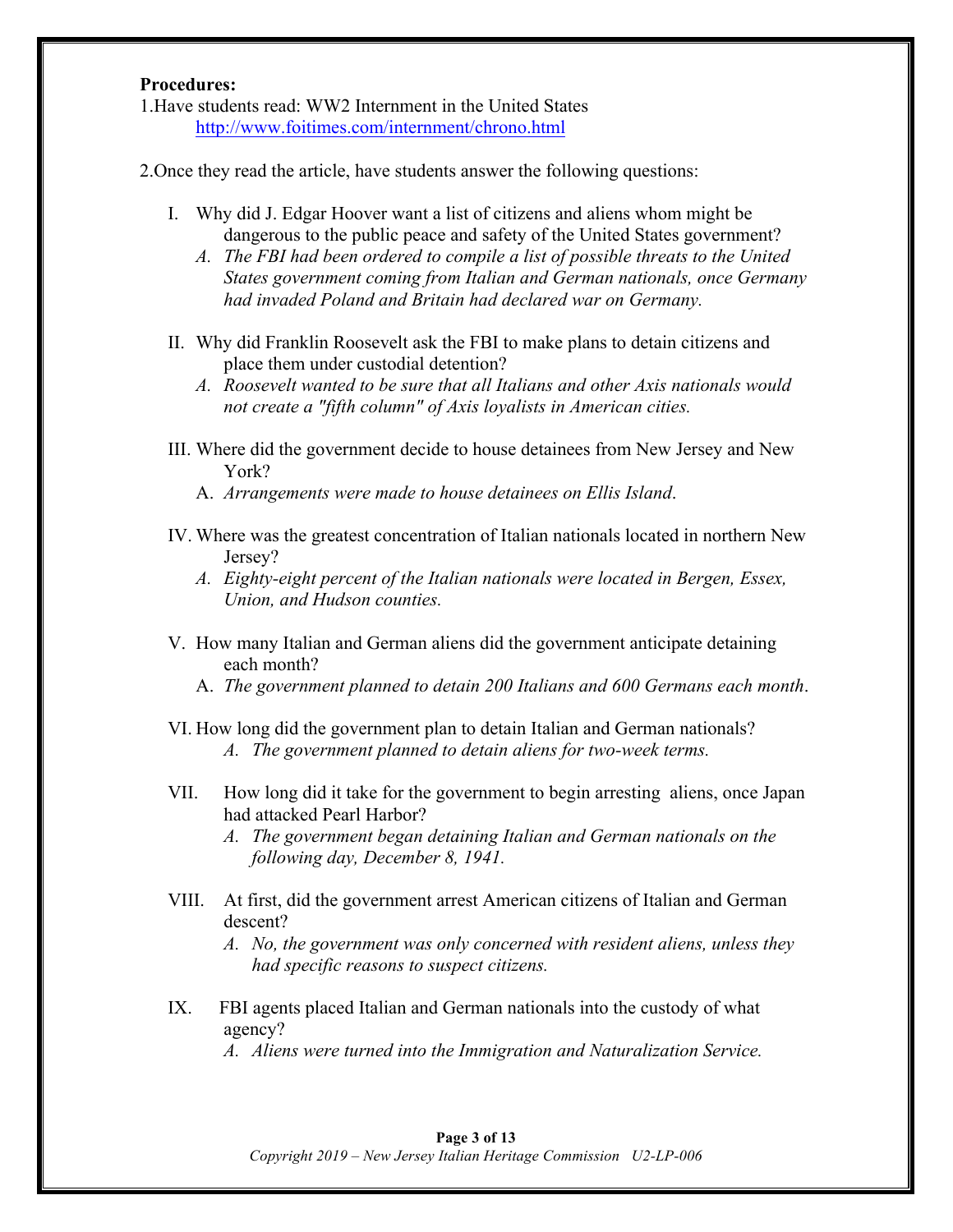- X. Did the United States government begin to arrest Italian and German nationals before or after Italy and Germany had declared war on the United States?
	- A. *The United States began arresting Italian and German nationals on December 8. Italy and Germany declared war on December 11, 1941.*
- XI. Did the government take care not to arrest American citizens of Italian and German ancestry?
	- A. FBI Director, J. Edgar Hoover told the Assistant Attorney General to make sure the FBI was not arresting citizens.
- 3. Once students have answered the questions, ask them whether detaining foreign nationals or the actual internment of enemy aliens during wartime is ever justified?
- 4. Then, ask students to create a policy for the United States, regarding the treatment of foreign nationals during a time of war or a serious threat to national security.

#### **Assessment:**

- Have students react to the following resolution:
	- o *Resolved, nations should not restrict the movement or freedom of foreign nationals of enemy countries living within the nation's own borders.*
- For an oral assessment, use a teacher-made checklist.
	- o For a written assessment, use the *New Jersey Registered Holistic Writing Rubric* for scoring.

#### **Extension:**

Rose Scudero was a minor, age twelve, living with her enemy alien mother when President Roosevelt's executive order barred aliens from military restricted areas on the American West Coast. Rose was obligated to go with her mother, even though Scudero's father was an American citizen.

In the article (attachment below), Lisa Hayden writes; "*Italian-Americans don't want financial compensation*." Instead; Rose Scudero told Hayden, "*We*...," (Italian-Americans) "...*want a public apology from the White House.*"

Read the article: 'Secret' of WWII Italian-Americans Forced to Move http://www.cnn.com/US/9709/21/italian.relocation/index.html

Have students write a letter to their U.S. Senator either supporting an apology to the California Italians because the government had violated their civil liberties , or a letter requesting that the government not apologize because the detentions were necessary for national security. Make sure the students give salient reasons for their positions.

Use the *New Jersey Registered Holistic Writing Rubric* for scoring.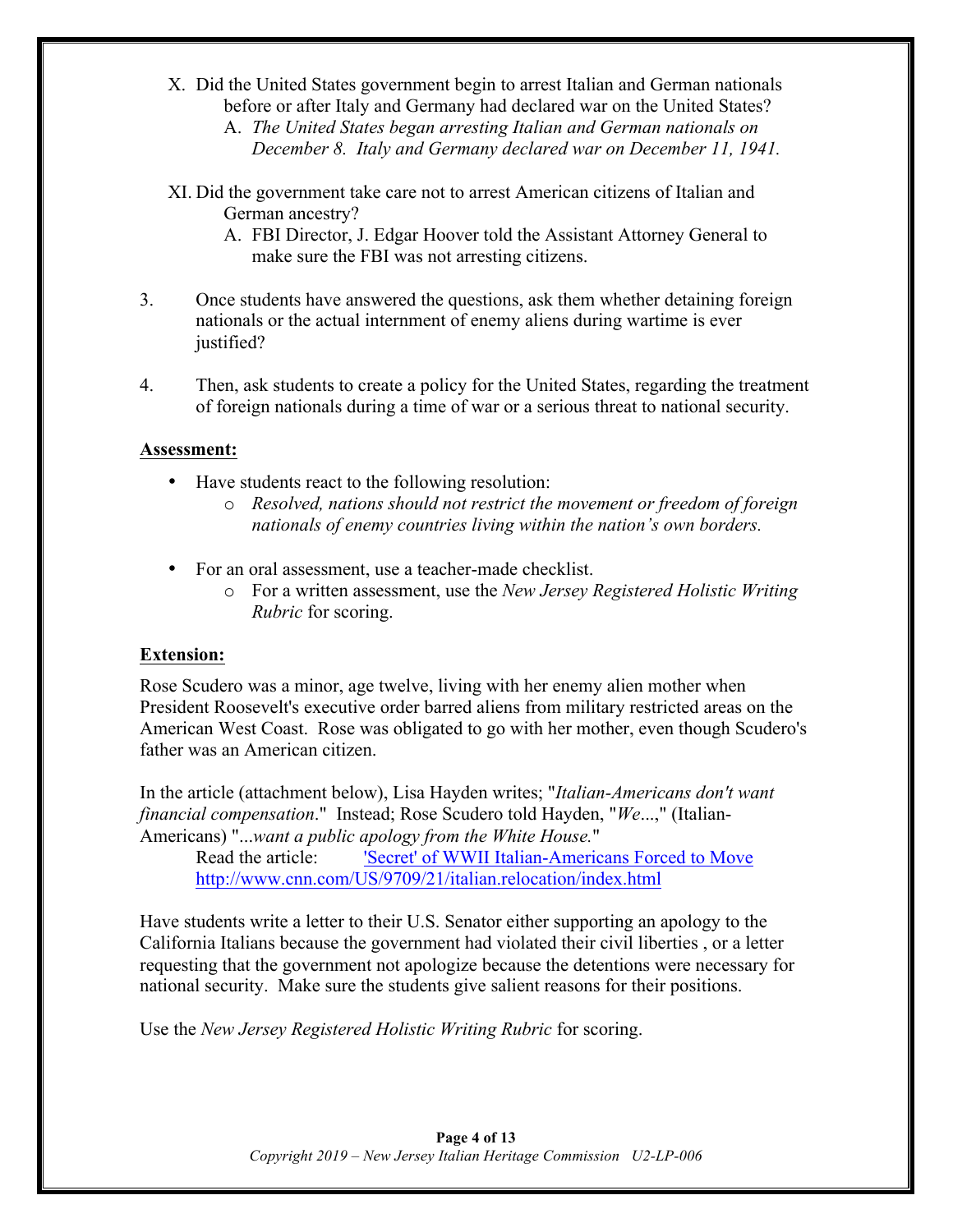## **Supplemental Information**

## Italian Americans and World War II Detention Camps

In September 1939, when Britain and France declared war against the Axis nations of Germany and Italy, President Franklin Roosevelt immediately asked FBI Director J. Edgar Hoover to compile a list of persons to be arrested in case of national emergency. Names placed on this Custodial Detention List would include pro-Communists, antifascists, pro-fascists, pro-Nazis, and even some Jewish refugees. Roosevelt also wanted a list of all German and Italian citizens living in the United States and a list of American citizens of Italian and German ancestry, who may have shown support for the Nazis or for Benito Mussolini's Fascist regime in Italy in the past.

The authority for these arrests came from Title 50 of the U.S. Code, based on the 1798 Alien and Sedition Acts. Theses Acts had given the government power to detain and deport aliens in times of emergency. The United States Government has restricted the rights of "enemy aliens" and citizens during times of national emergency many times in the past. Numerous modern accounts record that Federalist politicians enacted the Alien and Sedition Acts in 1798 to censure political criticism coming from Thomas Jefferson's Republican Party. To an extent this was true, but the main cause of the Acts was to protect the government and the nation during a time of war with France. France, during the late eighteenth century, was the most powerful nation on Earth. America's naval war with them was undeclared, but it was war nonetheless, The Federalists watched the French republicans brutalize their political opponents during their infamous "Reign of Terror." They firmly believed that the Jeffersonian Republicans wanted that type of government in the United States. They ardently feared that the Jeffersonian Republicans would aid a French attack on America, in order to take power for themselves.

A few years later when Thomas Jefferson was President, he had the Embargo Acts passed to avoid war with Britain. In doing so, he also violated the rights of many American citizens. Numerous merchants were driven into bankruptcy as a result of Jefferson's policies. Those who violated the policy were promptly imprisoned. Roughly sixty years later, during the Civil War, Abraham Lincoln suspended Habeas Corpus, though the Constitution explicitly gives that power to Congress, not the President. He also closed newspapers and arrested opponents of the War. Fifty some years later, in another time of

national emergency, during World War I, Woodrow Wilson had the Espionage and Sedition Acts passed. He immediately proceeded to bar certain newspapers from the mail, and he had socialists, antiwar dissidents, German nationals, and Irish republicans living in America, arrested.

At the outbreak of World War II, President Franklin Roosevelt had signed into law a series of presidential orders which identified all Italian-born nationals as "enemy aliens" - - alien citizens of an enemy nation. The presidential orders compelled subjects of the Italian Crown, living in the United States, to register as enemy aliens. Roughly 600,000 did so. The orders also authorized the FBI to arrest and/or relocate enemy aliens to

> **Page 5 of 13** *Copyright 2019 – New Jersey Italian Heritage Commission U2-LP-006*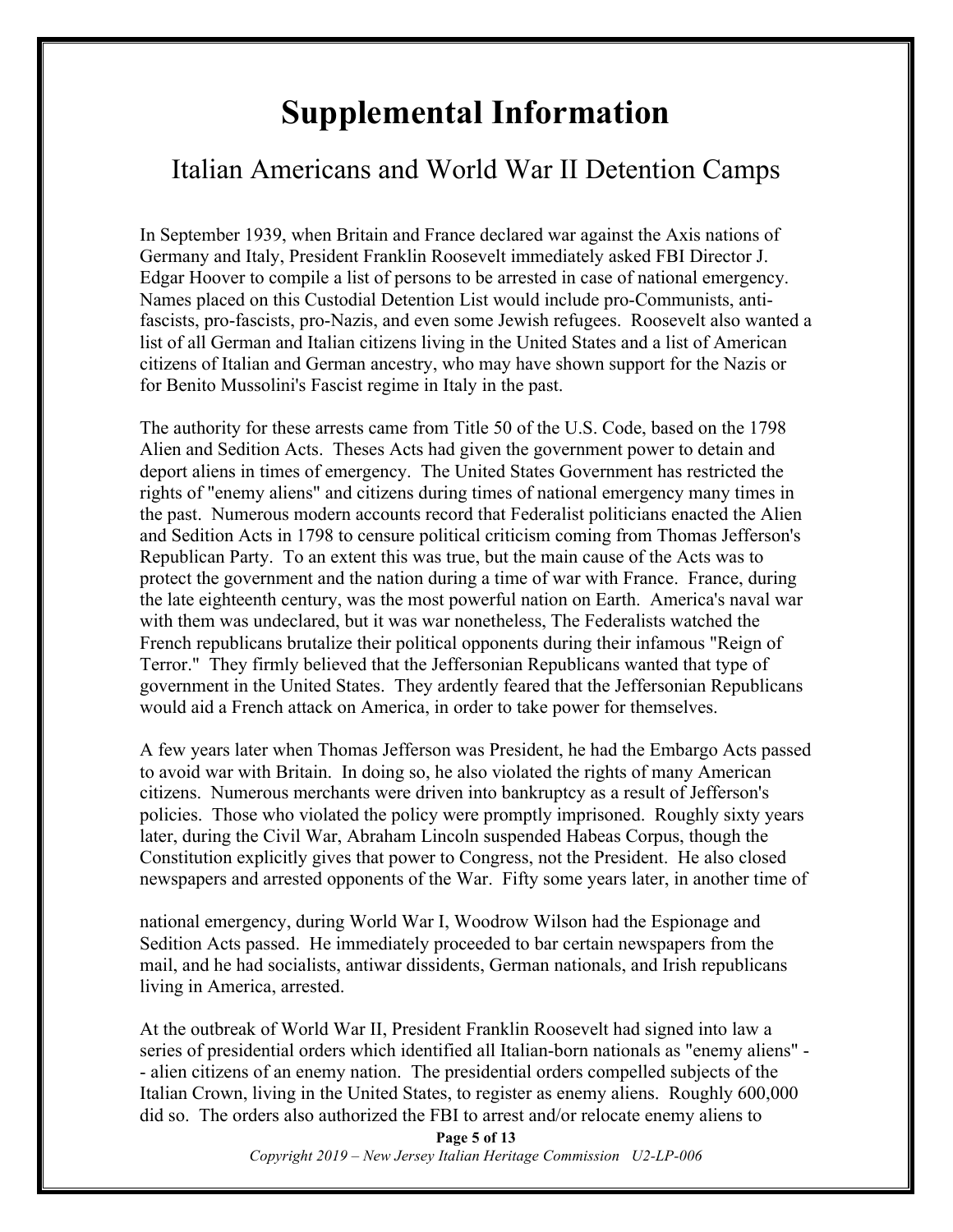internment camps, if they were ever deemed at threat to national security by the American government. As a result, more than ten thousand Italian nationals living in America at the beginning of World War II were evacuated from their homes and places of business.

Because of a long history of suspending or curtailing individual rights during times of national crises, very few Americans objected, once Roosevelt started to arrest Italian, German, and Japanese nationals. In addition, most Americans did not oppose the President moving all of the Japanese from the West Coast, regardless whether they were subjects of the Japanese Emperor or U. S. citizens. Nor, did they object to restricting Italian nationals from going to certain areas on the West Coast. In the name of national security, most Americans had little desire to challenge President Roosevelt's actions.

Under Roosevelt's orders, hundreds of Italians were arrested in the months immediately after Pearl Harbor. About 250 of those individuals were interned for up to two years in military camps in Montana, Oklahoma, Tennessee, and Texas. By June 1942, 1,521 Italian aliens had been arrested by the FBI, many for curfew violations alone. Though most of the latter were released after short periods of detention, the effects on them and others in the community were devastating.

The major internment sites for Italian nationals were Fort George Meade in Maryland, Camp McAlester in Oklahoma, Fort Sam Houston in Texas, and Camp Forrest in Tennessee. Italians were also sent to Fort Missoula, Montana, and any one of the fortyfive other internment camps used by the Immigration and Naturalization Service and the Provost Marshal General's Office, including Ellis Island and sites in Gloucester City, New Jersey and outside of Glassboro, New Jersey.

Most of the arrested Italians were first shipped by train to Fort Missoula, Montana, where over 1,000 Italian subjects had previously been interned since May, 1941, seven months before the United States went to war with Italy. These Italians were merchant marines whose ships had been impounded at Atlantic ports after Italy's war with Britain had begun in 1939.

In Montana, the interned enemy aliens received pro forma hearings before boards of military officers and American citizens. The aliens were not informed of the charges against them, nor were they represented by legal counsel. Evidence before the boards came entirely from FBI reports, some of which had errors, and misinterpretations of innocent acts.

Some of these interned Italians had been visitors to the United States. Merchant marines, waiters working at the New York World's Fair, and sailors on visiting cruise ships were interned. Also, Italians who had lived the United States for decades, without violating any laws or without giving the government any factual basis for designating them as enemies, were relocated. Some internees were editors of Italian newspapers who had shown support for Mussolini in the past and some were bankers who had conducted business with the Italian government. Nevertheless, most of these men remained extremely loyal to the United States, despite accusations. Many of these same internees also had adult children serving in the United States military, fighting against Axis

> **Page 6 of 13** *Copyright 2019 – New Jersey Italian Heritage Commission U2-LP-006*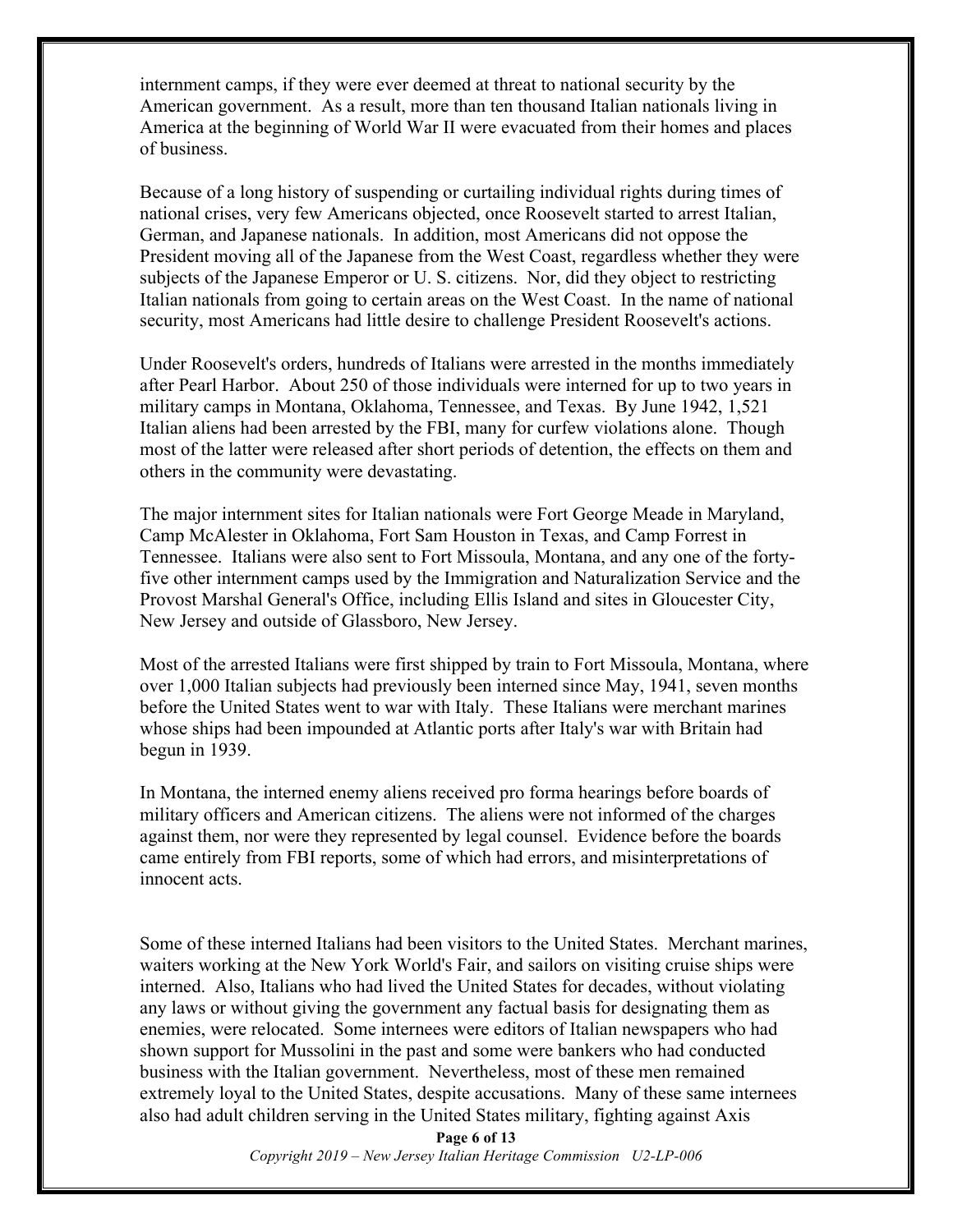nations, including Italy.

The Roosevelt administration greatly restricted Italian nationals' movement on the West Coast. Lieutenant General John DeWitt of the Western Defense Command vigorously enforced President Roosevelt's Order because the government believed that the coasts of the United States were vulnerable to communication with the enemy. As many as 52,000 Italian nationals on the West Coast had their daily travels confined to "exclusionary zones" and were subject to strict curfews. Even legendary baseball great Joe DiMaggio's father (while Joe was fighting for the American side) was not permitted to visit his son's restaurant on Fisherman's Wharf because it lay inside a restricted zone. Many Italian fisherman and sailors lost their livelihoods, and in some instances had their boats seized.

Most of the San Francisco internees were members of the *Ex-Combattenti*, the Federation of Italian War Veterans in America. As veterans of World War I (when Italy and America were co-belligerents against the Central Powers), they were singled out because the group was on the FBI list of "dangerous" organizations. During the thirties, the veterans' main project had been collecting and distributing funds for war widows and orphans in Italy. By 1941, the State Department determined that those agencies in Italy receiving money from America were too "closely identified" with Mussolini's regime and that the continued disbursal of monies to the *Associazione Nazionale Famiglie dei Caduti in Guerra* in Italy (National Association for Families of War Dead) was a violation of the 1939 U.S. Neutrality Act. The FBI was ordered to begin surveillance of individual *Ex-Combattenti* members. FBI files, however, do not reveal any illegal or "subversive" activities.

Italian nationals on the Atlantic coast registered as enemy aliens in large numbers. They were required to possess a travel booklet at all times and were subject to inspection and search on demand. Many Italian nationals had their homes searched for flashlights and radios or any devices that might be used to communicate with enemy agents, submarines or warships off of the Atlantic coast.

Italy's unconditional surrender on September 8, 1943 brought about the release of most of the Italian internees by year's end. Some internees had been paroled months after "exoneration" by a second hearing board. In 1999, as a result of lobbying by the Italian American community, the United States Congress addressed the treatment of Italian nationals during World War II, which resulted in House Resolution 2442, acknowledging that the United States violated the civil rights of Italian nationals during World War II. The bill was passed in the House of Representatives in 1999, the Senate in 2000, and signed by President William Clinton in 2000.

#### **Sources:**

Umberto Benedetti, Italian *Boys at Fort Missoula, Montana*, 1941-1943. 1991.

Lawrence Distasi. "Internment: Selective Internment of 'Dangerous' Aliens." Una Storia Segreta. http://www.segreta.org/

Rusty Dornin "'Secret' of WWII: Italian-Americans Forced to Move." CNN News.

**Page 7 of 13** *Copyright 2019 – New Jersey Italian Heritage Commission U2-LP-006*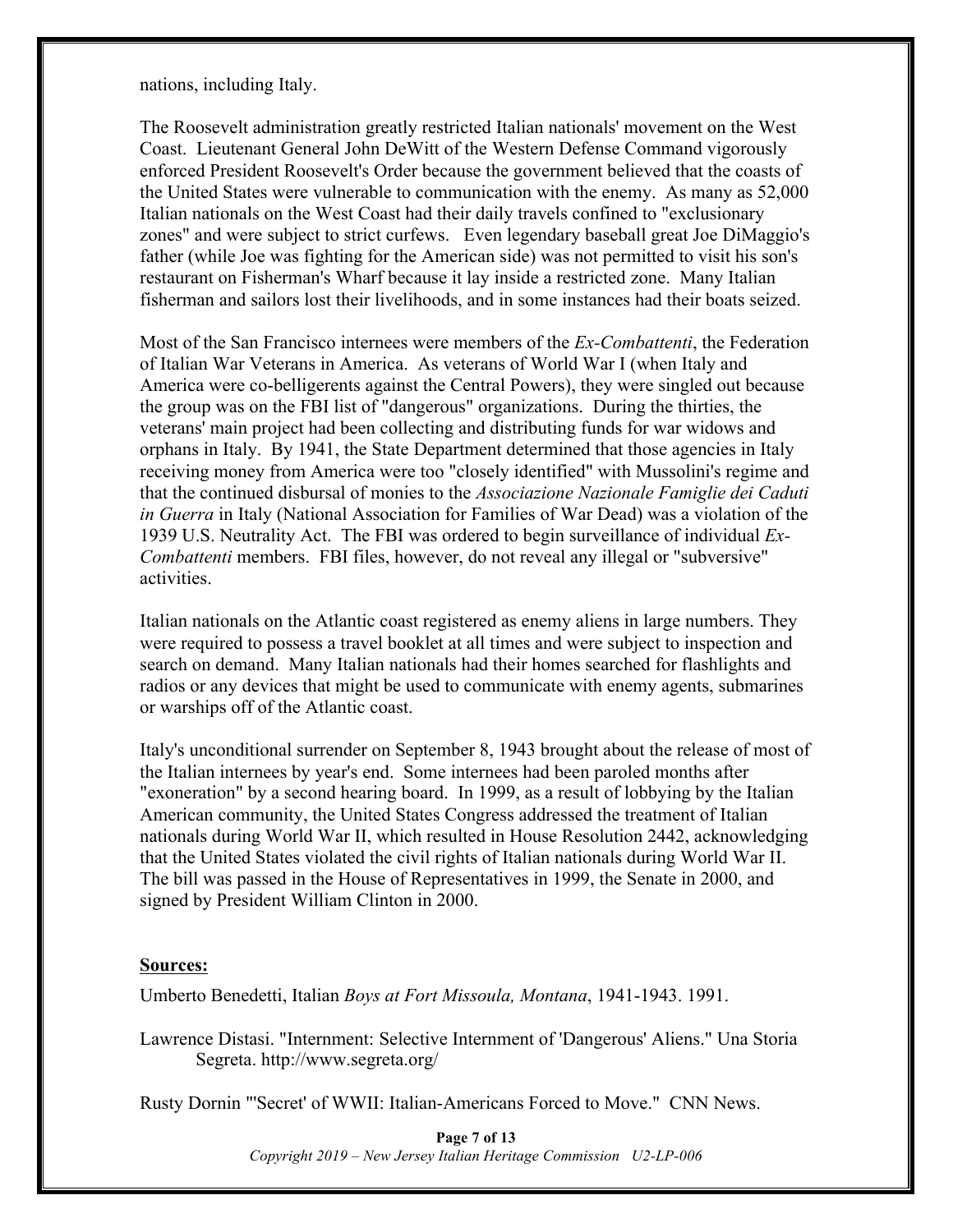http://www.cnn.com/US/9709/21/italian.relocation/index.html

Stephen Fox. *Uncivil Liberties: Italian Americans Under Siege During World War II.* 2000.

Gary Glynn. *Montana's Home Front During World War II.* 1994.

- Lisa Scottoline. "Fact Sheet on the Internment of Italian Americans During World War II: Executive Summary." *Italian by Nature and Italian by Nurture*. http://scottoline.com/internment.html
- Chief Justice William H. Rehnquist, *All The Laws But One; Civil Liberties in Wartime.* Random House 1998.
- Carol Van Walkenburg, *An Alien Place, The Fort Missoula, Montana, Detention Camp, 1941-1944.* 1995.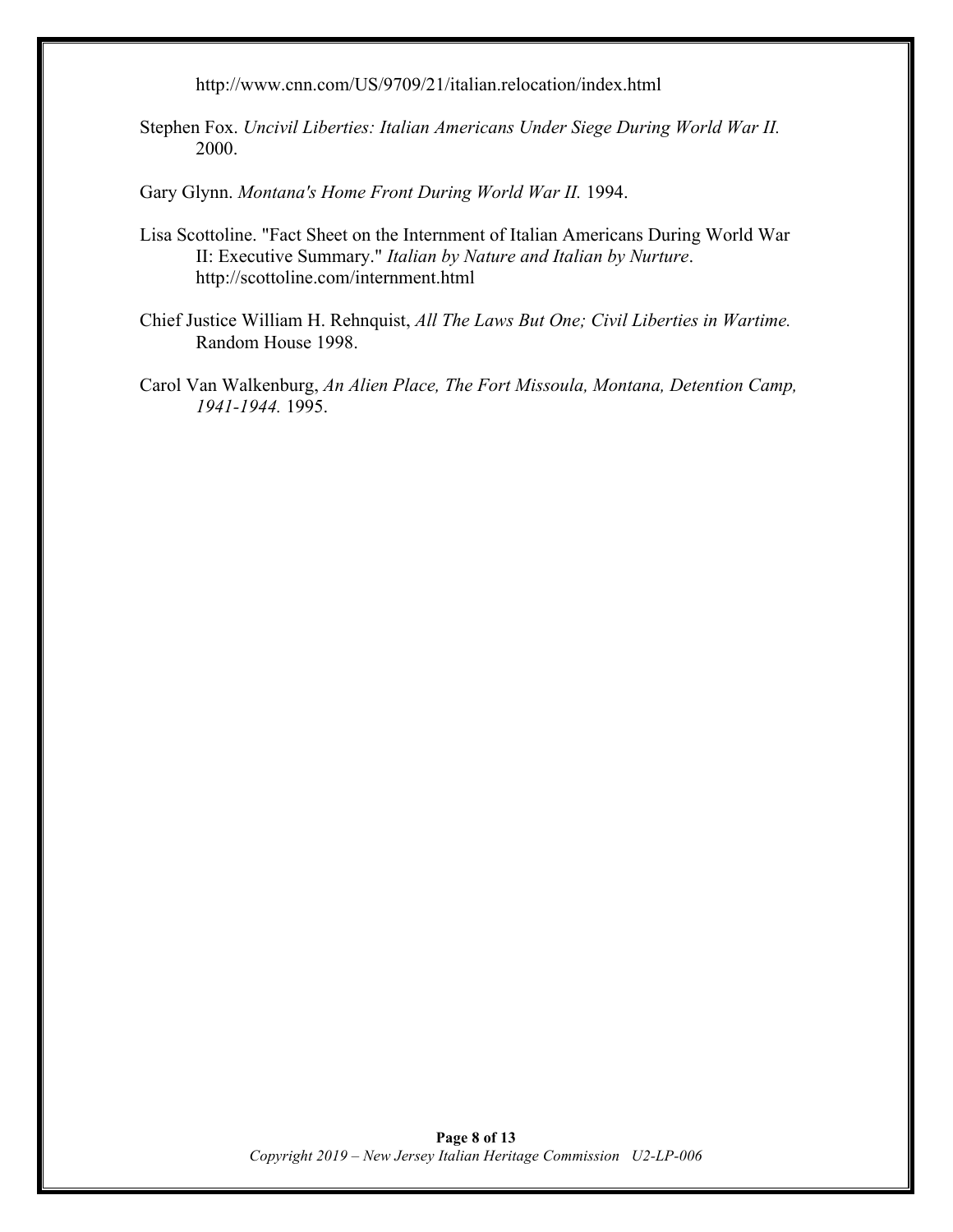Name:\_\_\_\_\_\_\_\_\_\_\_\_\_\_\_\_\_\_\_\_\_\_\_\_\_\_\_\_\_\_\_\_\_\_\_\_\_\_\_\_ Date:\_\_\_\_\_\_\_\_\_\_\_\_\_\_\_\_\_\_\_\_\_\_\_

# **Italian Americans and World War II Detention Camps**

- 1. Why did J. Edgar Hoover want a list of citizens and aliens whom might be dangerous to the public peace and safety of the United States government?
- 2. Why did Franklin Roosevelt ask the FBI to make plans to detain citizens and place them under custodial detention?
- 3. Where did the government decide to house detainees from New Jersey and New York?
- 4. Where was the greatest concentration of Italian nationals located in northern New Jersey?
- 5. How many Italian and German aliens did the government anticipate detaining each month?
- 6. How long did the government plan to detain Italian and German nationals?
- 7. How long did it take for the government to begin arresting aliens, once Japan had attacked Pearl Harbor?
- 8. At first, did the government arrest American citizens of Italian and German descent?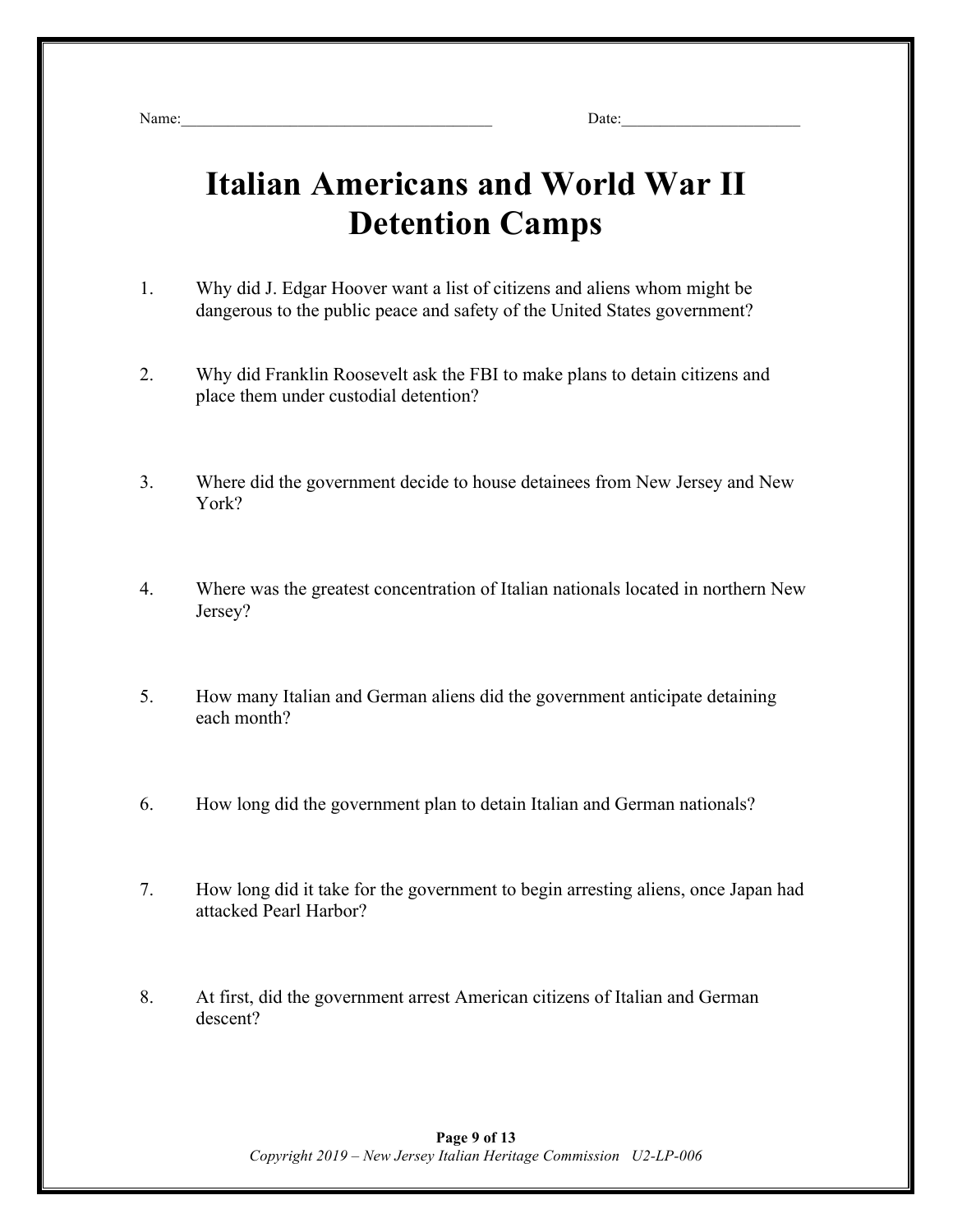- 9. FBI agents placed Italian and German nationals into the custody of what agency?
- 10. Did the United States government begin to arrest Italian and German nationals before or after Italy and Germany had declared war on the United States?
- 11. Did the government take care not to arrest American citizens of Italian and German ancestry?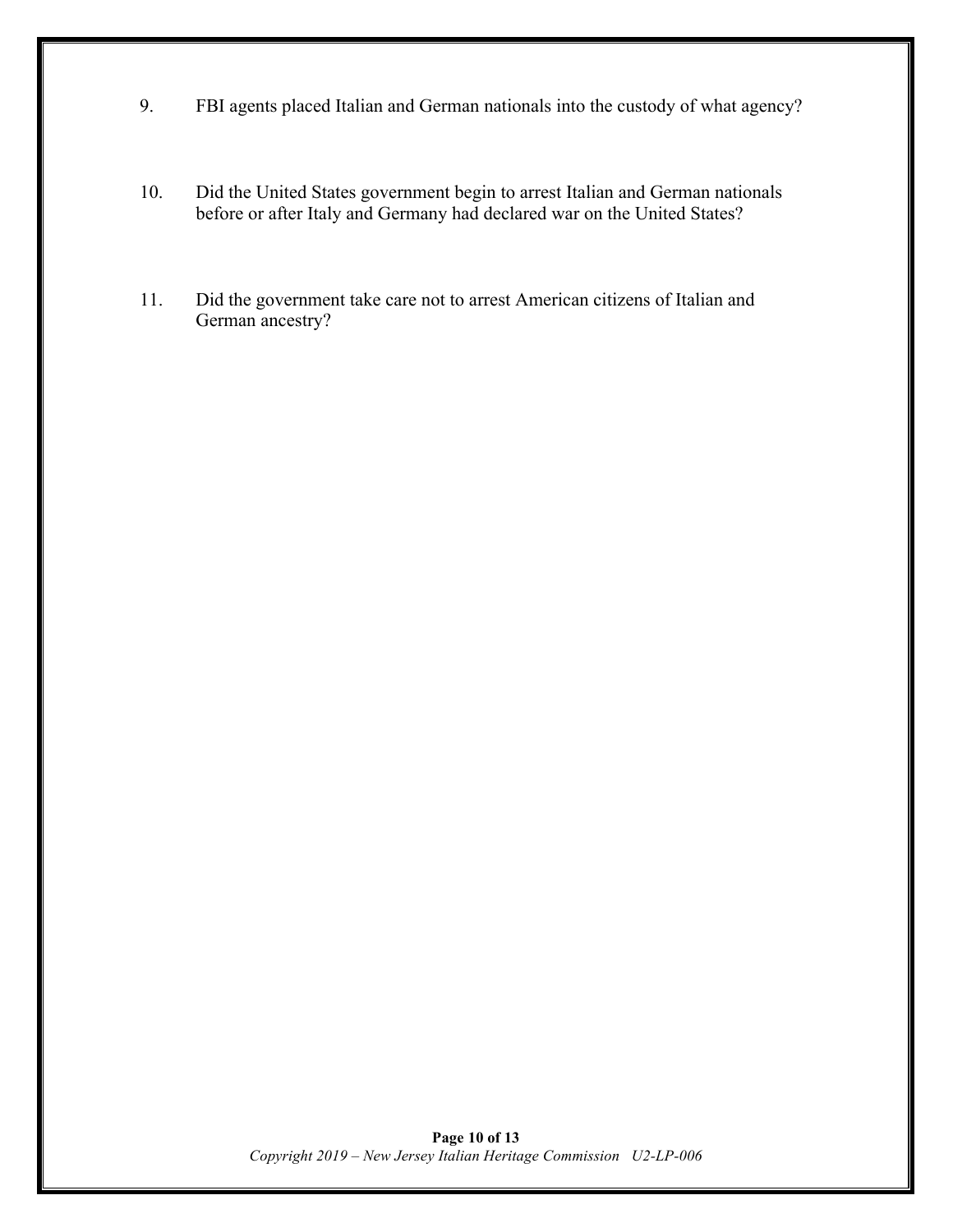### **New Jersey Student Learning Standards Social Studies**

6.1.12.A.11.c Determine if American policies regarding Japanese internment and actions against other minority groups were a denial of civil rights.

#### **English Language Arts**

RI.9-10.1. Accurately cite strong and thorough textual evidence, (e.g., via discussion, written response, etc.) and make relevant connections, to support analysis of what the text says explicitly as well as inferentially, including determining where the text leaves matters uncertain.

RI.9-10.2. Determine a central idea of a text and analyze how it is developed and refined by specific details; provide an objective summary of the text.

RI.9-10.3 Analyze how the author unfolds an analysis or series of ideas or events, including the order in which the points are made, how they are introduced and developed, and the connections that are drawn between them.

RI.9-10.6. Determine an author's point of view or purpose in a text and analyze how an author uses rhetorical devices to advance thatpoint of view or purpose

RI.9-10.7 Analyze various perspectives as presented in different mediums (e.g., a person's life story in both print and multimedia), determining which details are emphasized in each account.

RI.9-10.9 Analyze and reflect on (e.g. practical knowledge, historical/cultural context, and background knowledge) documents of historical and literary significance, (e.g., Washington's Farewell Address the Gettysburg Address, Roosevelt's Four Freedoms speech, King's "Letter from Birmingham Jail", Declaration of the Rights of Man and Citizen, U.N. Universal Declaration of Human Rights, etc.), including how they relate in terms of themes and significant concepts.

RI.11-12.1 Accurately cite strong and thorough textual evidence, (e.g., via discussion, written response, etc.), to support analysis of what the text says explicitly as well as inferentially, including determining where the text leaves matters uncertain.

RI.11-12.2 Determine two or more central ideas of a text, and analyze their development and how they interact to provide a complex analysis; provide an objective summary of the text.

RI.11-12.3 Analyze a complex set of ideas or sequence of events and explain how specific individuals, ideas, or events interact and develop over the course of the text.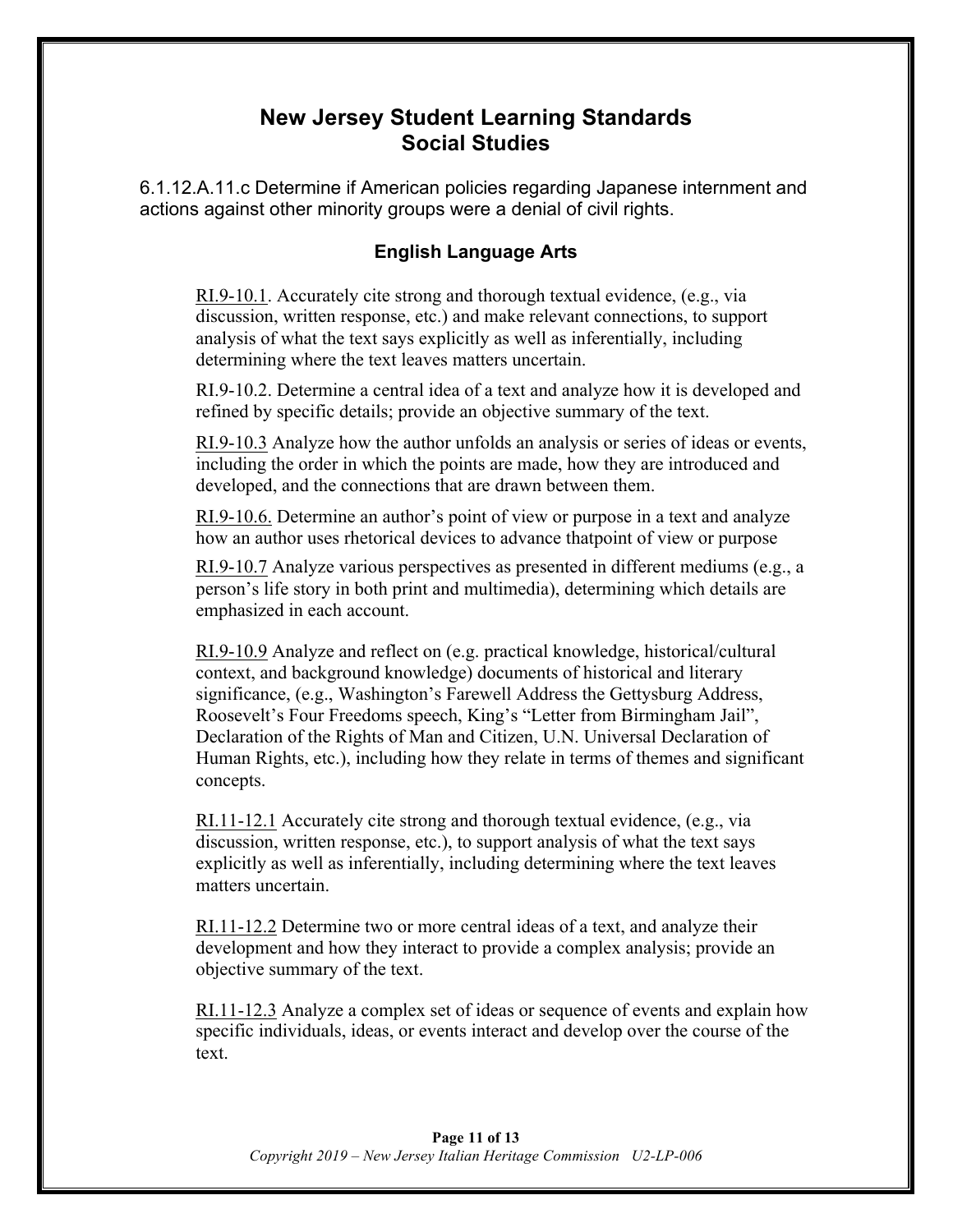RI.11-12.6 Determine an author's point of view or purpose in a text in which the rhetoric is particularly effective, analyzing how style and content contribute to the power, persuasiveness or beauty of the text.

RI.11-12.7 Integrate and evaluate multiple sources of information presented in different media or formats (e.g., visually, quantitatively) as well as in words in order to address a question or solve a problem.

RI.11-12.9 Analyze and reflect on (e.g. practical knowledge, historical/cultural context, and background knowledge) documents of historical and literary significance for their themes, purposes and rhetorical features, including primary source documents relevant to U.S. and/or global history.

SL.9-10.1a Come to discussions prepared, having read and researched material under study; explicitly draw on that preparation by referring to evidence from texts and other research on the topic or issue to stimulate a thoughtful, wellreasoned exchange of ideas.

SL.9-10.1c Propel conversations by posing and responding to questions that relate the current discussion to broader themes or larger ideas; actively incorporate others into the discussion; and clarify, verify, or challenge ideas and conclusions.

SL.9-10.3 Evaluate a speaker's point of view, reasoning, and use of evidence and rhetoric, identifying any fallacious reasoning or exaggerated or distorted evidence.

SL.9-10.4 Present information, findings, and supporting evidence clearly, concisely, and logically such that listeners can follow the line of reasoning and the organization, development, substance, and style are appropriate to purpose, audience, and task.

SL.9-10.6 Adapt speech to a variety of contexts and tasks, demonstrating command of formal English when indicated or appropriate. (See grades 9–10 Language standards 1 and 3 here for specific expectations.)

SL.11-12.1a Come to discussions prepared, having read and researched material under study; explicitly draw on that preparation by referring to evidence from texts and other research on the topic or issue to stimulate a thoughtful, wellreasoned exchange of ideas.

SL.11-12.1c Propel conversations by posing and responding to questions that relate the current discussion to broader themes or larger ideas; actively incorporate others into the discussion; and clarify, verify, or challenge ideas and conclusions.

SL.11-12.3 Evaluate a speaker's point of view, reasoning, and use of evidence and rhetoric, identifying any false reasoning or distorted evidence.